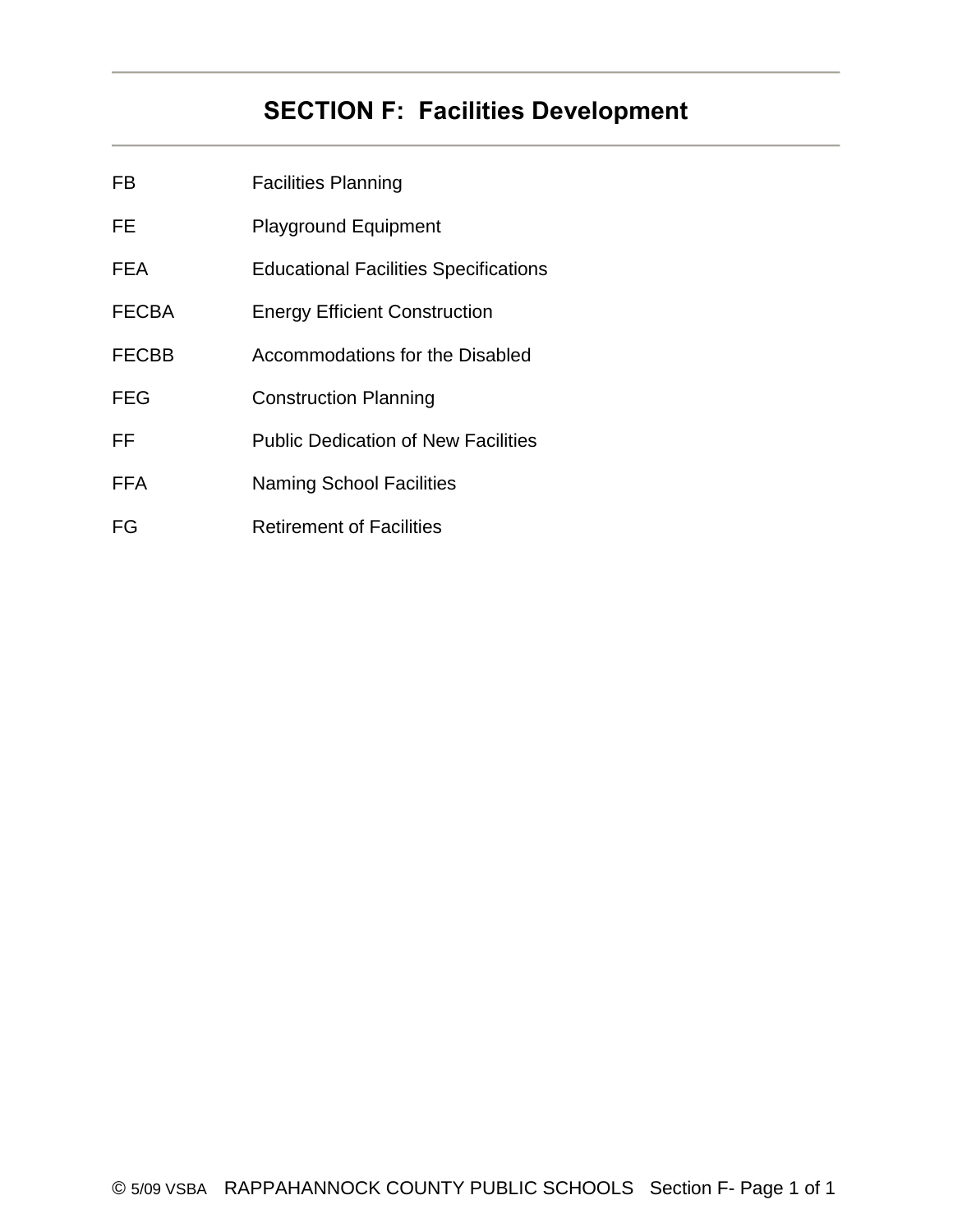#### FACILITIES PLANNING

The School Board provides for the erecting, furnishing, equipping, and maintenance of all school facilities.

The superintendent presents to the School Board annually, or as necessary to coordinate with the planning process of the appropriating body, a Capital Improvement Program which includes recommendations regarding timing, location, costs and savings associated with:

- 1. new building requirements
- 2. restoration and renewal of existing school facilities

The superintendent may make recommendations for new buildings and renovations after receiving input concerning facilities utilization, development and closure from the community. Recommendations are supported by data that supports the feasibility and need for construction and/or renovation.

\_\_\_\_\_\_\_\_\_\_\_\_\_\_\_\_\_\_\_\_\_\_\_\_\_\_\_\_\_\_\_\_\_\_\_\_\_\_\_\_\_\_\_\_\_\_\_\_\_\_\_\_\_\_\_\_\_\_\_\_\_\_\_\_\_\_\_\_\_\_ \_\_\_\_\_\_\_\_\_\_\_\_\_\_\_\_\_\_\_\_\_\_\_\_\_\_\_\_\_\_\_\_\_\_\_\_\_\_\_\_\_\_\_\_\_\_\_\_\_\_\_\_\_\_\_\_\_\_\_\_\_\_\_\_\_\_\_\_\_\_

Adopted: August 8, 1995 Reviewed: February 9, 1999 Revised: July 10, 2001 Reviewed: August 27, 2009; November 12, 2013; November 10, 2015 Revised: July 14, 2020

Legal Ref.: Code of Virginia, 1950, as amended, §§ 22.1-78, 22.1-79.

| Cross Ref.: AF |              | <b>Comprehensive Plan</b>                    |
|----------------|--------------|----------------------------------------------|
|                | <b>BCF</b>   | Advisory Committees to the School Board      |
|                | FFA          | <b>Educational Facilities Specifications</b> |
|                | <b>FECBA</b> | <b>Energy Efficient Construction</b>         |
|                | FFG.         | <b>Construction Planning</b>                 |

© 2/20 VSBA RAPPAHANNOCK COUNTY PUBLIC SCHOOLS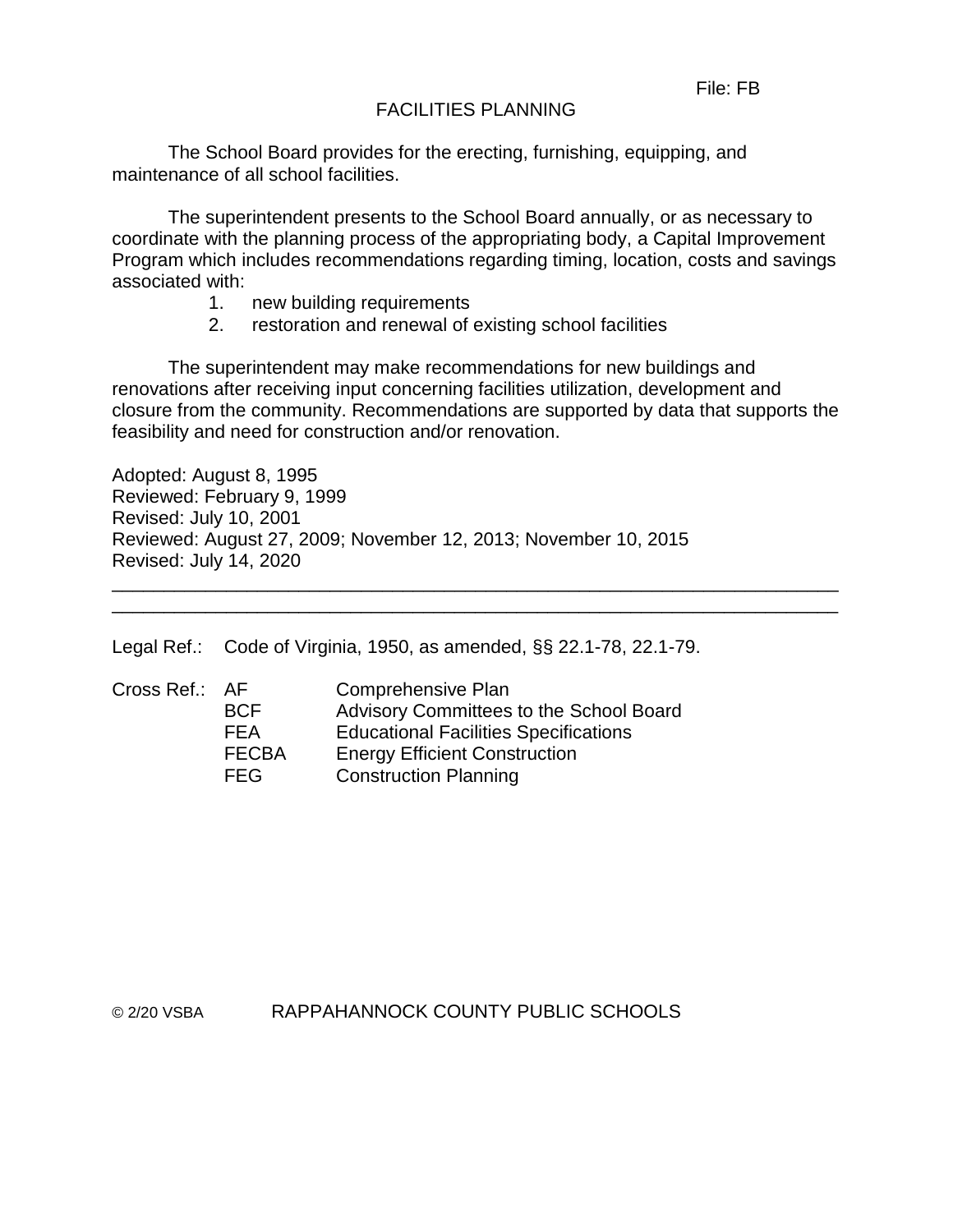File: FE

## PLAYGROUND EQUIPMENT

When any playground equipment is installed on School Board property the Board assumes ownership of that equipment unless specifically stated otherwise by agreement. For this reason the maintenance of the playground equipment installed by a school or community group is the responsibility of the School Board.

Once equipment is installed on School Board property, the principal of the school has the responsibility to inspect the equipment on a regular basis and the authority, to order its repair or removal from the school property. The principal may also restrict or deny the use of such equipment until such time as, in his or her opinion, it is restored to safe a condition.

Consideration should be given to designing the outdoor learning environment to support classroom learning.

\_\_\_\_\_\_\_\_\_\_\_\_\_\_\_\_\_\_\_\_\_\_\_\_\_\_\_\_\_\_\_\_\_\_\_\_\_\_\_\_\_\_\_\_\_\_\_\_\_\_\_\_\_\_\_\_\_\_\_\_\_\_\_\_\_\_\_\_\_\_ \_\_\_\_\_\_\_\_\_\_\_\_\_\_\_\_\_\_\_\_\_\_\_\_\_\_\_\_\_\_\_\_\_\_\_\_\_\_\_\_\_\_\_\_\_\_\_\_\_\_\_\_\_\_\_\_\_\_\_\_\_\_\_\_\_\_\_\_\_\_

Adopted: August 8, 1995 Reviewed: February 9, 1999 Revised: July 10, 2001 Reviewed: August 27, 2009, November 12, 2013, November 10, 2015

Legal Ref.: Code of Virginia, 1950, as amended, §§ 22.1-78, 22.1-79, 22.1-293.

Guidelines for School Facilities in Virginia's Public Schools (Virginia Department of Education, September 2013).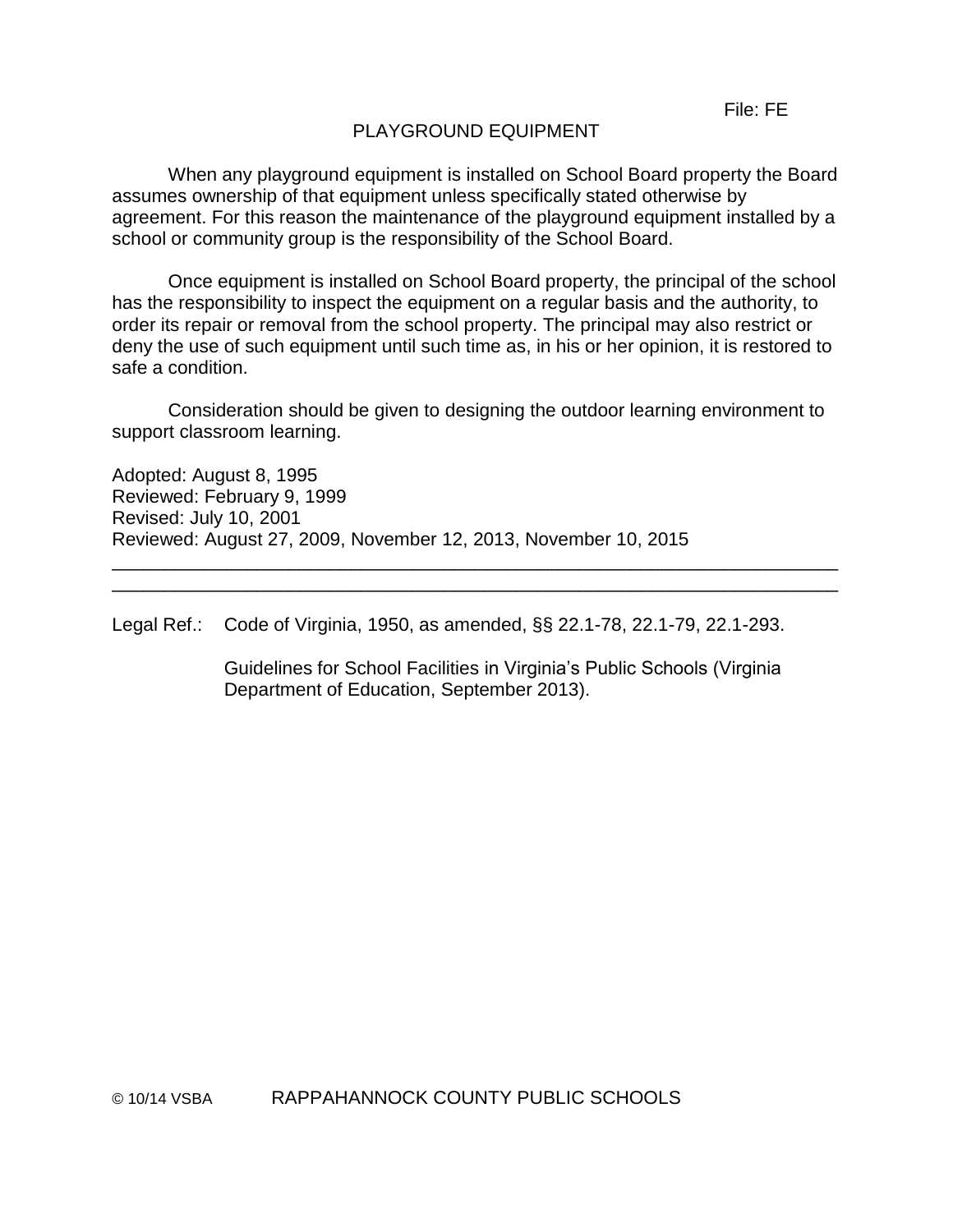# EDUCATIONAL FACILITIES SPECIFICATIONS

To ensure that all new and remodeled facilities are designed to best implement the educational program, the superintendent provides for the development of detailed educational specifications to apply to the design and construction of new buildings. Educational specifications include detailed descriptions of:

- All the activities that are expected to take place in the building;
- The curriculum to be housed in the building;
- Specific architectural characteristics desired; and
- The facilities needed, their equipment requirements, and their relationship to other facility elements.

When educational specifications are prepared, an introductory section is included containing a brief description of the community and the educational philosophy of the division. Consultants may be used in the development of educational specifications when deemed necessary by the superintendent and approved by the School Board.

The School Board consults with the local building official and the state or local fire marshal to develop a procurement plan to ensure that all security enhancements to public school buildings are in compliance with the Uniform Statewide Building Code and Statewide Fire Prevention Code.

\_\_\_\_\_\_\_\_\_\_\_\_\_\_\_\_\_\_\_\_\_\_\_\_\_\_\_\_\_\_\_\_\_\_\_\_\_\_\_\_\_\_\_\_\_\_\_\_\_\_\_\_\_\_\_\_\_\_\_\_\_\_\_\_\_\_\_\_\_\_ \_\_\_\_\_\_\_\_\_\_\_\_\_\_\_\_\_\_\_\_\_\_\_\_\_\_\_\_\_\_\_\_\_\_\_\_\_\_\_\_\_\_\_\_\_\_\_\_\_\_\_\_\_\_\_\_\_\_\_\_\_\_\_\_\_\_\_\_\_\_

Adopted: August 8, 1995 Reviewed: February 9, 1999, August 9, 2005, November 12, 2013 Revised: March 12, 2019, June 11, 2019

Legal Refs.: Code of Virginia, 1950, as amended, §§ 22.1-70, 22.1-79, 22.1-138.

| Cross Refs.: AF | Comprehensive Plan                    |
|-----------------|---------------------------------------|
| FA              | <b>Facilities Development</b>         |
| FB              | <b>Facilities Planning</b>            |
| <b>FECBA</b>    | <b>Energy-Conserving Construction</b> |
| <b>FECBB</b>    | Accommodations for the Disabled       |
| <b>FEG</b>      | <b>Construction Planning</b>          |
|                 |                                       |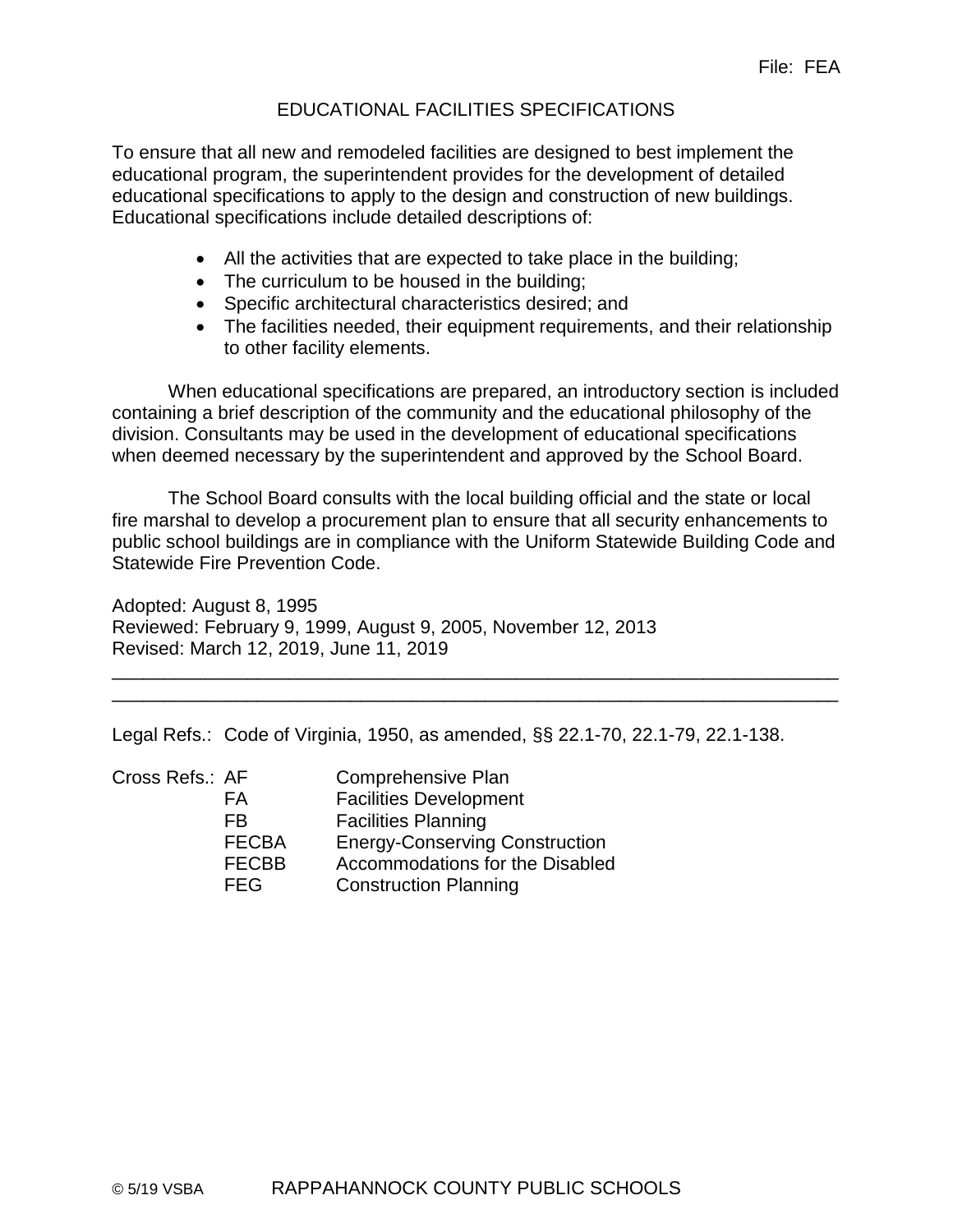### ENERGY EFFICIENT CONSTRUCTION

Efficient use of energy in construction and operation of school division buildings is a high priority. To the extent permitted by the Public Procurement Act, a proposed project which contains the most energy-efficient plans within an acceptable budget shall have priority. Energy efficiency will be considered in the architectural evaluation.

A continuous study of energy use shall be maintained by the administration for future planning in new construction.

\_\_\_\_\_\_\_\_\_\_\_\_\_\_\_\_\_\_\_\_\_\_\_\_\_\_\_\_\_\_\_\_\_\_\_\_\_\_\_\_\_\_\_\_\_\_\_\_\_\_\_\_\_\_\_\_\_\_\_\_\_\_\_\_\_\_\_\_\_\_ \_\_\_\_\_\_\_\_\_\_\_\_\_\_\_\_\_\_\_\_\_\_\_\_\_\_\_\_\_\_\_\_\_\_\_\_\_\_\_\_\_\_\_\_\_\_\_\_\_\_\_\_\_\_\_\_\_\_\_\_\_\_\_\_\_\_\_\_\_\_

Adopted: August 8, 1995 Reviewed: February 9, 1999; August 9, 2005; November 12, 2013

Legal Ref.: Code of Virginia, 1950, as amended, sections 22.1-70, 22.1-78.

| Cross Refs.: DJF |     | <b>Purchasing Procedures</b>                 |
|------------------|-----|----------------------------------------------|
|                  | FА  | <b>Facilities Development</b>                |
|                  | FFA | <b>Educational Facilities Specifications</b> |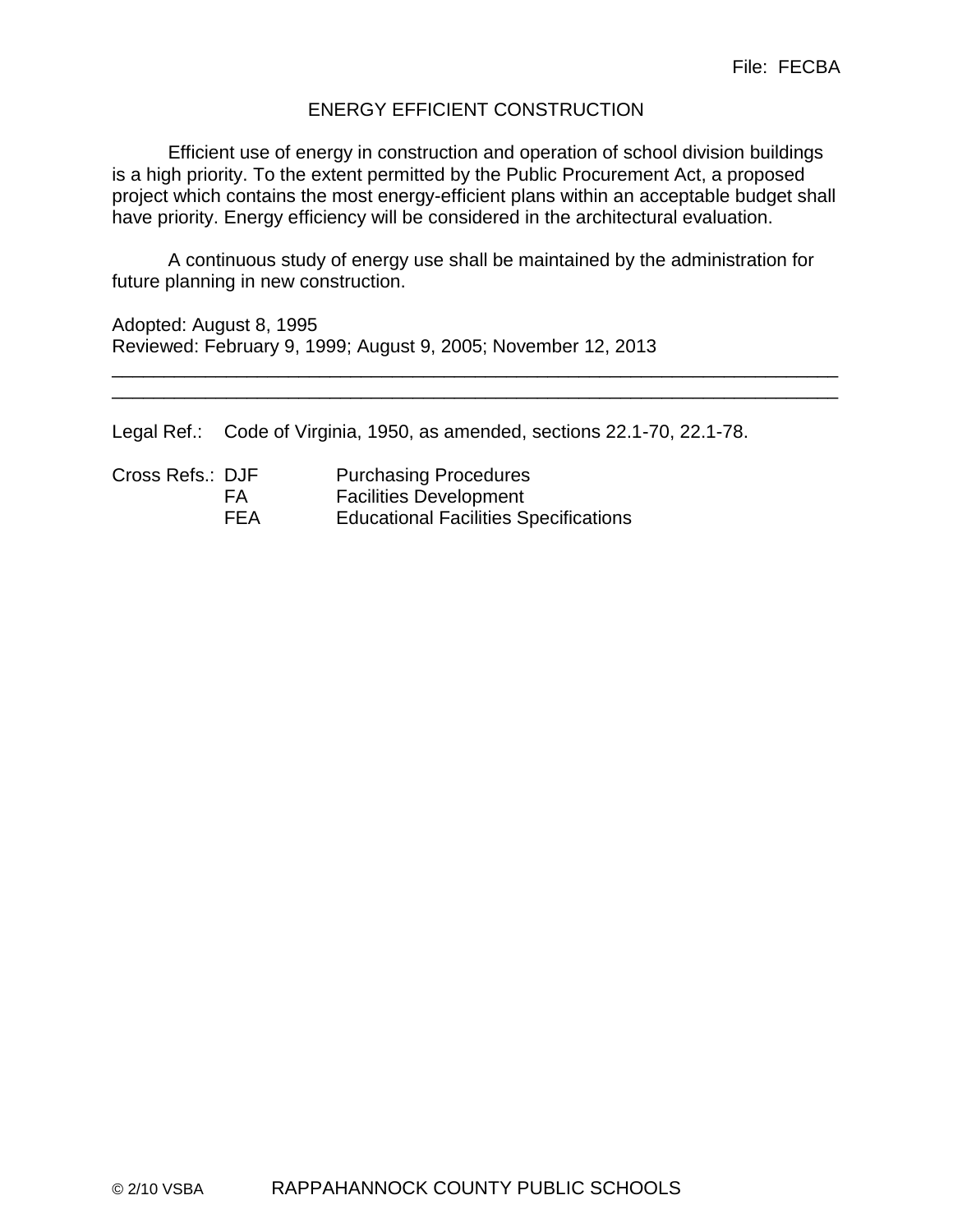#### ACCOMMODATIONS FOR THE DISABLED

Plans for new buildings and renovations or alterations of existing buildings will offer such design and accommodations as to make the newly constructed buildings and renovated or altered areas accessible to disabled persons as required by law.

\_\_\_\_\_\_\_\_\_\_\_\_\_\_\_\_\_\_\_\_\_\_\_\_\_\_\_\_\_\_\_\_\_\_\_\_\_\_\_\_\_\_\_\_\_\_\_\_\_\_\_\_\_\_\_\_\_\_\_\_\_\_\_\_\_\_\_\_\_\_ \_\_\_\_\_\_\_\_\_\_\_\_\_\_\_\_\_\_\_\_\_\_\_\_\_\_\_\_\_\_\_\_\_\_\_\_\_\_\_\_\_\_\_\_\_\_\_\_\_\_\_\_\_\_\_\_\_\_\_\_\_\_\_\_\_\_\_\_\_\_

Adopted: August 8, 1995 Reviewed: February 9, 1999; August 9, 2005; November 12, 2013

Legal Refs.: 29 U.S.C. § 794.

42 U.S.C. §§ 12182, 12183.

Cross Ref.: AC Nondiscrimination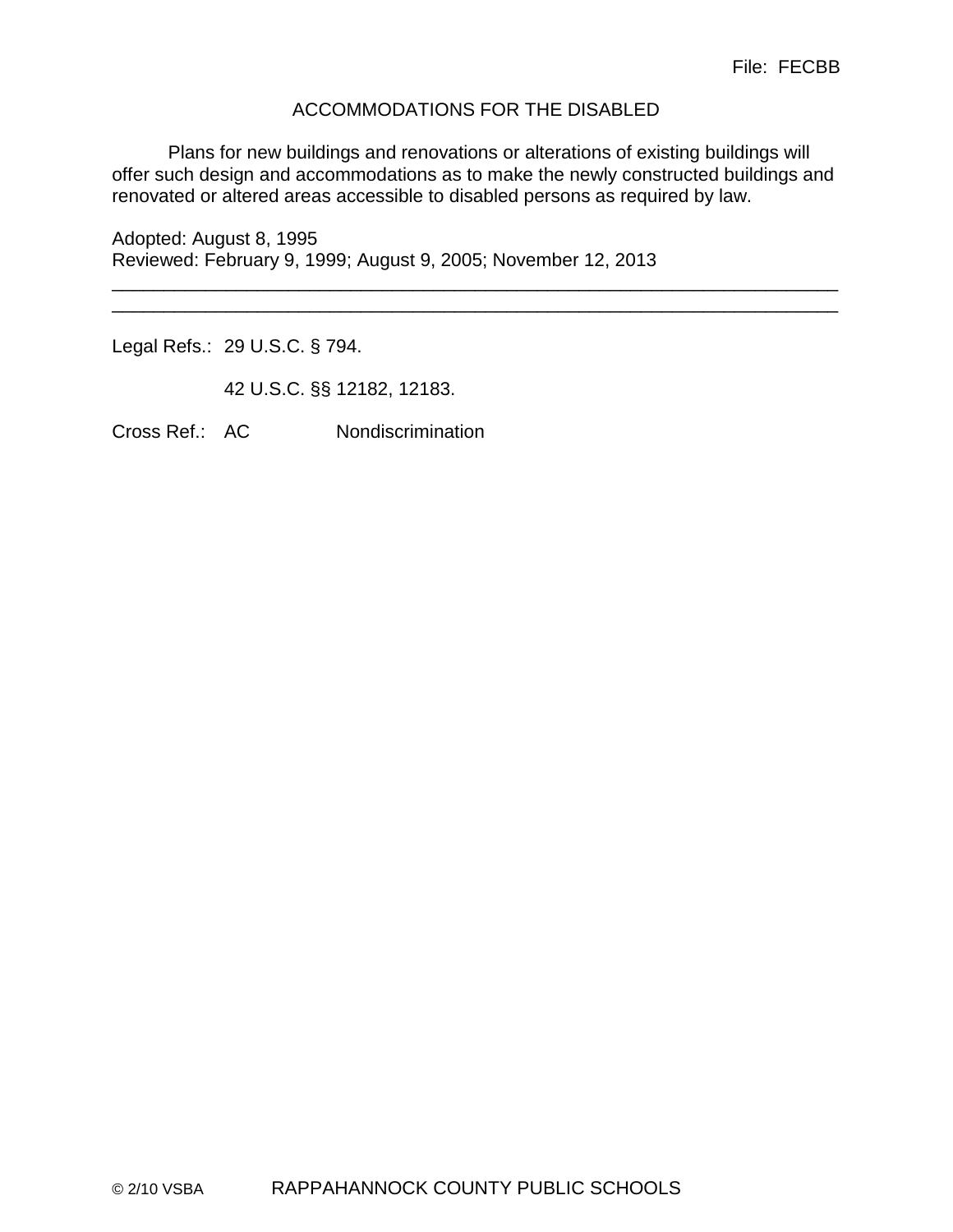# CONSTRUCTION PLANNING

No public school building or addition or alteration thereto, for either permanent or temporary use, is advertised for bid, contracted for, erected or otherwise acquired until the plans and specifications therefor

- have been approved in writing by the superintendent;
- are accompanied by a statement by an architect or professional engineer licensed by the Board for Architects, Professional Engineers, Land Surveyors, Certified Interior Designers and Landscape Architects that such plans and specifications are, in the professional opinion and belief of the architect or professional engineer, in compliance with the regulations of the Board of Education and the Uniform Statewide Building Code; and
- have been reviewed by an individual or entity with professional expertise in building security and crime prevention through building design.

The superintendent's approval, architect's or engineer's statement, all reviewers' comments, and a copy of the final plans and specifications are submitted to the Superintendent of Public Instruction.

Adopted: August 8, 1995 Reviewed: February 9, 1999, August 9, 2005, November 12, 2013, November 10, 2015, June 11, 2019 \_\_\_\_\_\_\_\_\_\_\_\_\_\_\_\_\_\_\_\_\_\_\_\_\_\_\_\_\_\_\_\_\_\_\_\_\_\_\_\_\_\_\_\_\_\_\_\_\_\_\_\_\_\_\_\_\_\_\_\_\_\_\_\_\_\_\_\_\_\_

\_\_\_\_\_\_\_\_\_\_\_\_\_\_\_\_\_\_\_\_\_\_\_\_\_\_\_\_\_\_\_\_\_\_\_\_\_\_\_\_\_\_\_\_\_\_\_\_\_\_\_\_\_\_\_\_\_\_\_\_\_\_\_\_\_\_\_\_\_\_

Legal Ref.: Code of Virginia, 1950, as amended, § 22.1-140.

Cross Ref: FEA Educational Facilities Specifications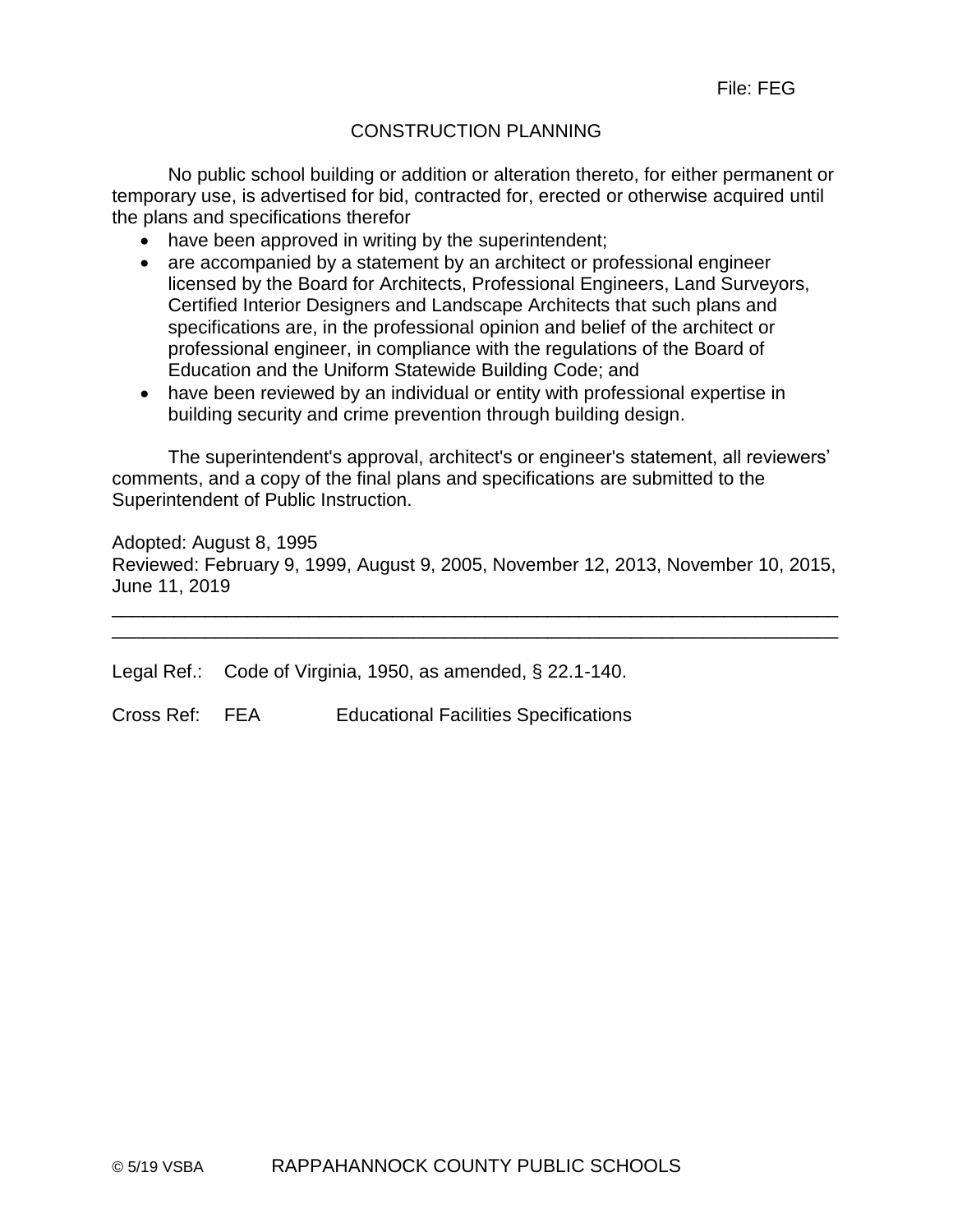File: FF

## PUBLIC DEDICATION OF NEW FACILITIES

The School Board may have a public dedication ceremony following completion of major building projects.

\_\_\_\_\_\_\_\_\_\_\_\_\_\_\_\_\_\_\_\_\_\_\_\_\_\_\_\_\_\_\_\_\_\_\_\_\_\_\_\_\_\_\_\_\_\_\_\_\_\_\_\_\_\_\_\_\_\_\_\_\_\_\_\_\_\_\_\_\_\_ \_\_\_\_\_\_\_\_\_\_\_\_\_\_\_\_\_\_\_\_\_\_\_\_\_\_\_\_\_\_\_\_\_\_\_\_\_\_\_\_\_\_\_\_\_\_\_\_\_\_\_\_\_\_\_\_\_\_\_\_\_\_\_\_\_\_\_\_\_\_

Adopted: August 8, 1995 Reviewed: February 9, 1999 Revised: May 11, 2004 Reviewed: August 27, 2009, November 12, 2013, November 10, 2015

Legal Ref.: Code of Virginia, 1950, as amended, § 22.1-78.

Cross Ref.: FFA Naming School Facilities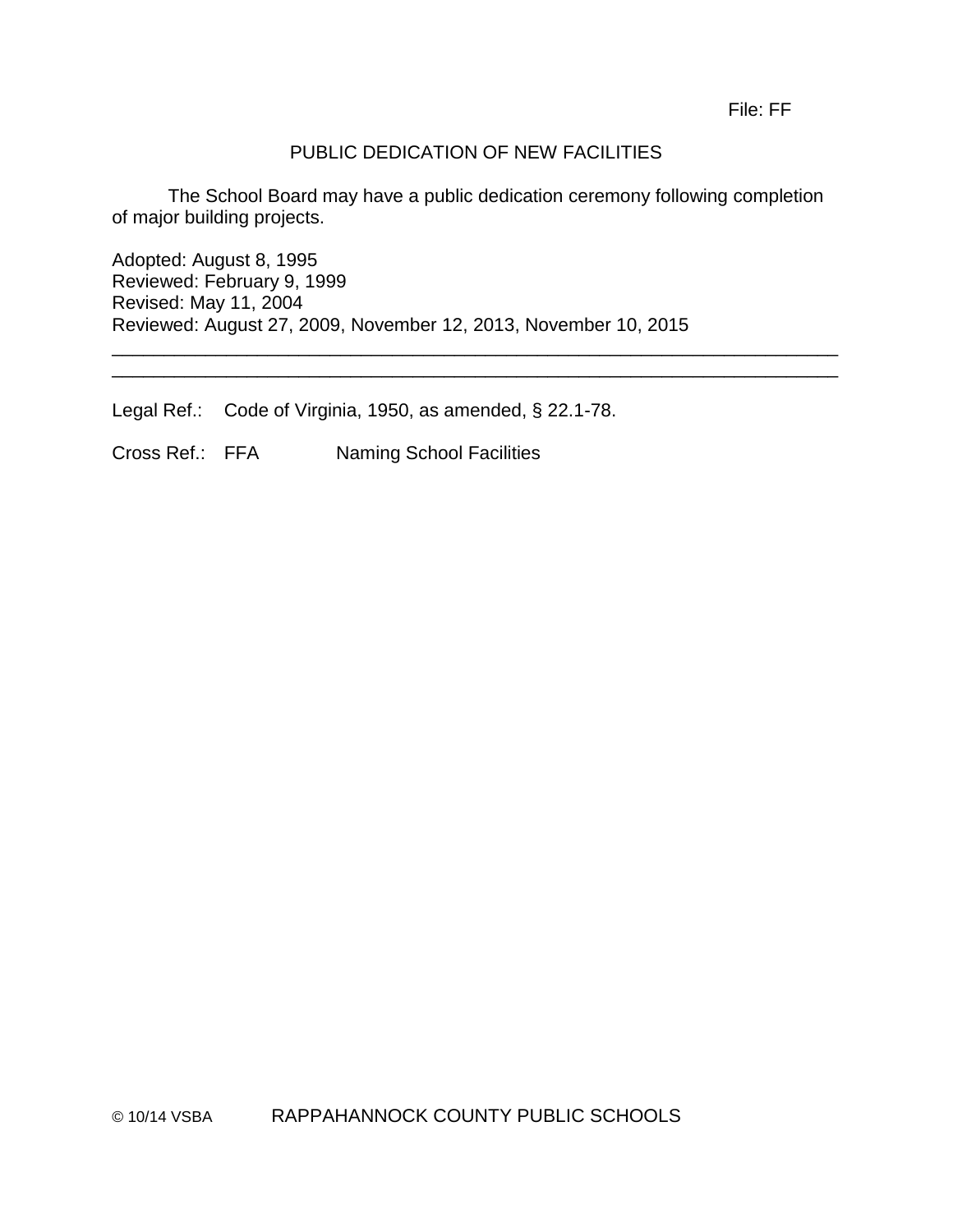File: FFA

#### NAMING SCHOOL FACILITIES

It is the responsibility of the Rappahannock County School Board to determine the name of schools and school facilities in the division. The Board will solicit and accept input from the public regarding the names of schools and school facilities but reserves the right to make the final decision regarding the name of any school or school facility. Suggestions regarding the name of a school or school facility must be in writing, must state the name of the person or group making the suggestion and must state the reasons supporting the suggestion. The School Board may create a committee to make recommendations to the Board on the naming of any school or school facility.

No school or school facility will be named for a living individual. Schools and school facilities may be named for individuals who have been deceased for at least 10 years.

The Board may rename a school or school facility upon a determination that it is appropriate to do so. The procedure for renaming a school or school facility will be the same as the procedure outlined above.

\_\_\_\_\_\_\_\_\_\_\_\_\_\_\_\_\_\_\_\_\_\_\_\_\_\_\_\_\_\_\_\_\_\_\_\_\_\_\_\_\_\_\_\_\_\_\_\_\_\_\_\_\_\_\_\_\_\_\_\_\_\_\_\_\_\_\_\_\_\_ \_\_\_\_\_\_\_\_\_\_\_\_\_\_\_\_\_\_\_\_\_\_\_\_\_\_\_\_\_\_\_\_\_\_\_\_\_\_\_\_\_\_\_\_\_\_\_\_\_\_\_\_\_\_\_\_\_\_\_\_\_\_\_\_\_\_\_\_\_\_

Adopted: November 12, 2013 Revised: November 10, 2015

Legal Ref.: Code of Virginia, 1950, as amended, § 22.1-78, 22.1-79.

Cross Ref.: BCE School Board Committees FF Public Dedication of New Facilities